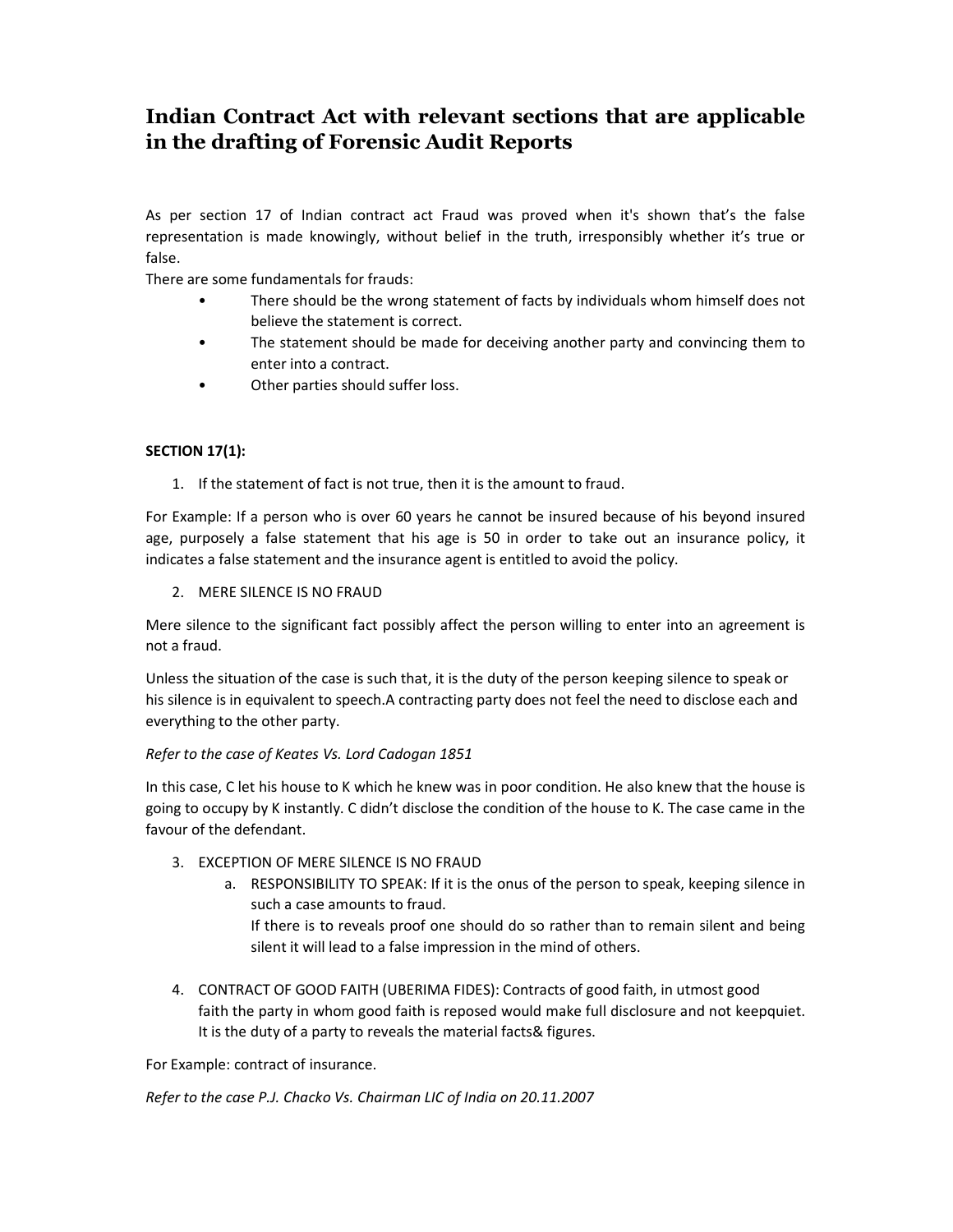#### Crux- Suppression of Material facts

In this case, the insured had gone through an operation for thyroid, a major operations 4years prior to the date of the proposal made him without revealing the facts while obtaining the insurance policy. He took policy06/07/1987 and within six months on 21/02/1987 he died. Then after hearing the whole case facts and figures court held insured does not disclose all material's facts of the contract so it's a fraud.

- a. Marital Status Not disclosure of materials facts toparties to the marriage has been held for fraud.
- b. Change of Circumstances

Occasionally representation is true when it is made, but it may an account of variationcircumstances, become false when it is actually acted upon by other parties. In suchcircumstances, it is the duty of the person who made the representation to communicate the change of conditions.

## c. Silent being equivalent to speech

Where there is a duty to speak or being silent in a certain situation creating an unnecessary existence of situation then such silence amounts to frauds. This type of situation arises in Insurance contracts.

d. Half-Truth

When a person is under no obligation to disclosing of facts, he may become guilty of frauds by not disclosing it. If he decides to reveal somethings then stops between, then it has been informed by the court that a person has to completely say the whole truth.

### Section 17(2):

Active suppression of a fact by one having knowledge or certainty of the fact that amounts to frauds.

### Section 17(3):

MAKING PROMISE BUT NO INTENTION TO PERFORM IT. When a person makesa promise, they have to perform and if no such intention is found then it amounts to fraud.

### For Example:

Man takes a loan without any intention to repay it. Which common case in credit card fraud.

## Section 17(4)

ANY OTHER ACT FITTED TO DECEIVE:

Any other act fitted to deceive is also be considered as fraud.